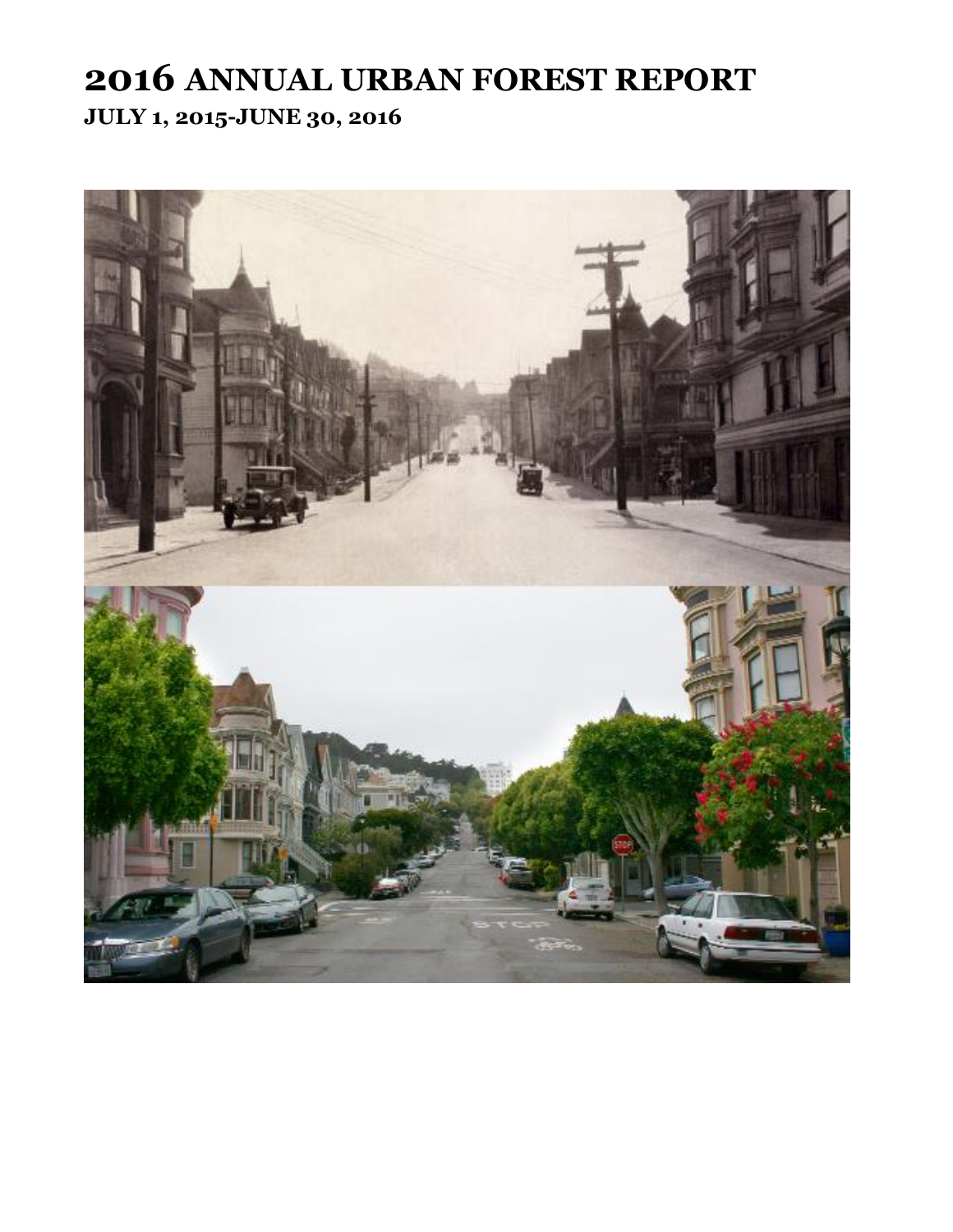The **Urban Forestry Council** advises city departments, including the Board of Supervisors and the mayor. Its tasks are to develop a comprehensive urban forest plan; educate the public; develop treecare standards; identify funding needs, staffing needs, and opportunities for urban forest programs; secure adequate resources for urban forest programs; facilitate coordination of tree-management responsibilities among agencies; and report on the state of the urban forest.



#### **Urban Forestry Council members from left to right:**

Andrew Sullivan, Landscape Architect Malcolm Hillan, Environmental Horticulture Professor, City College of San Francisco Yolanda Manzone, Public Utilities Commission Tom Carter, Deputy Director, Maintenance, Port of San Francisco Carla Short, Bureau of Urban Forestry Chief, San Francisco Public Works–VICE CHAIR Mike Sullivan, Partner, Orrick, Herrington & Sutcliffe Law Firm Rose Hillson, Community Representative Meg Lowman, Director of Global Initiatives, California Academy of Sciences Igor Lacan, Urban Forestry Advisor, UC Cooperative Extension

#### **Not pictured:**

Dan Flanagan, Executive Director of Friends, the Urban Forest – CHAIR Dan Kida, Sr. Program Manager, Vegetation Management Quality Control, PG&E Jon Swae, Urban Forest Plan Manager, San Francisco Planning Department Zack Taylor, Park Services Manager, San Francisco Recreation and Park Department

#### **Urban Forestry Council Staff Support:**

Mei Ling Hui, SF Environment Urban Forestry Council Coordinator Anthony Valdez, Commission Affairs Manager

Cover photo provided by Friends of the Urban Forest

*Approved by the Urban Forestry Council at their September 23, 2016 hearing.*

*Submitted to Mayor Edwin M. Lee and the Board of Supervisors by the Department of the Environment, pursuant to San Francisco Environment Code Chapter 12 Sec. 1209.*

Corrected Copy Published 10/6/16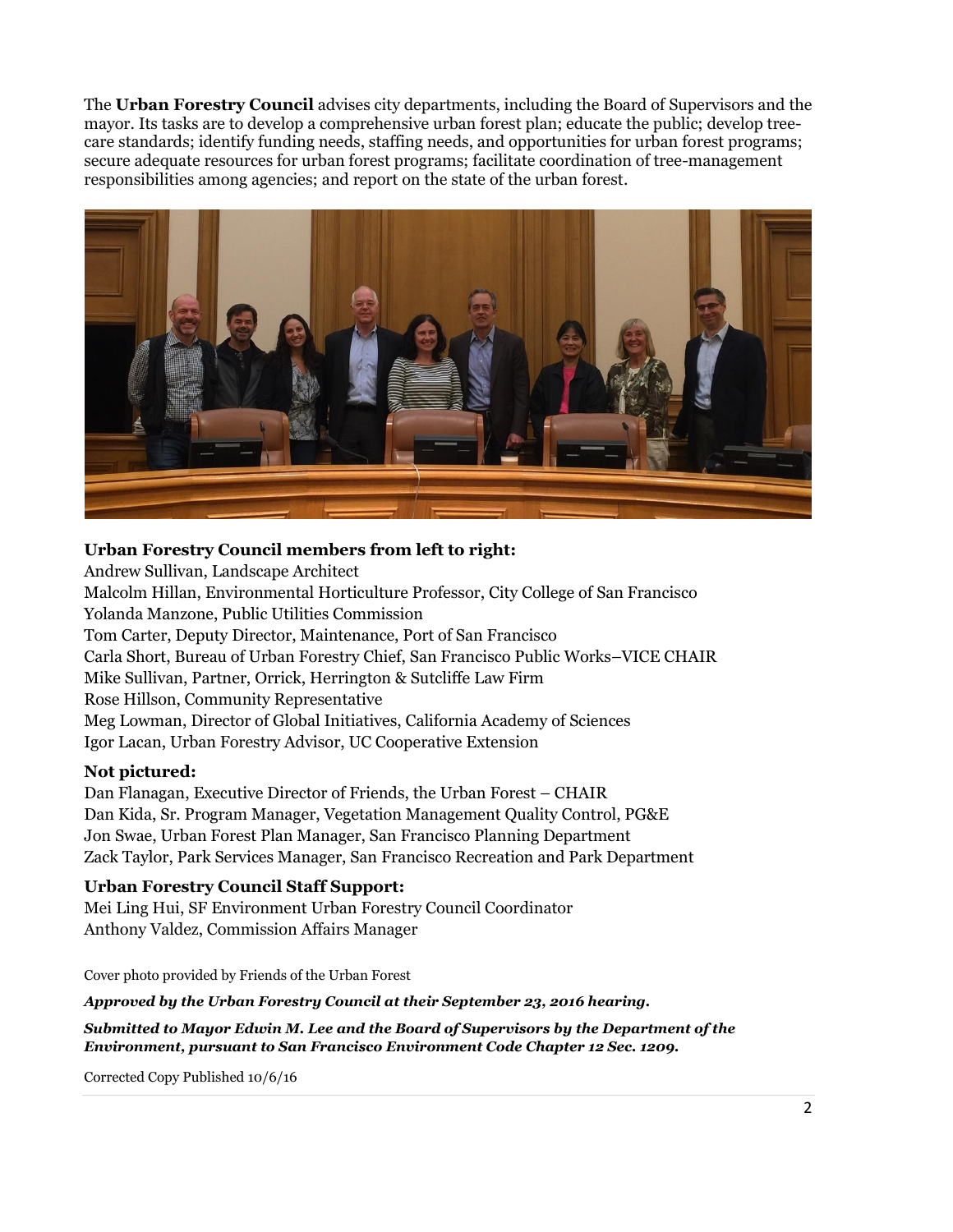## **Table of Contents:**

| Executive Summary and Primary Findings: Overview of San Francisco's                | Page 4 |
|------------------------------------------------------------------------------------|--------|
|                                                                                    |        |
| Major opportunities and challenges reported by participating organizations  Page 7 |        |

#### **Data Tables**

| Page 14 |
|---------|
| Page 16 |
|         |

Please note: While this report seeks to be as comprehensive as possible, it is based on data provided by responding organizations and does not include complete information on all urban forestry work performed within the City and County of San Francisco. Additionally, some organizations did not provide complete survey responses. In these cases, throughout the report, there are spaces that are blank or where an organization may be entirely omitted from a table or narrative section.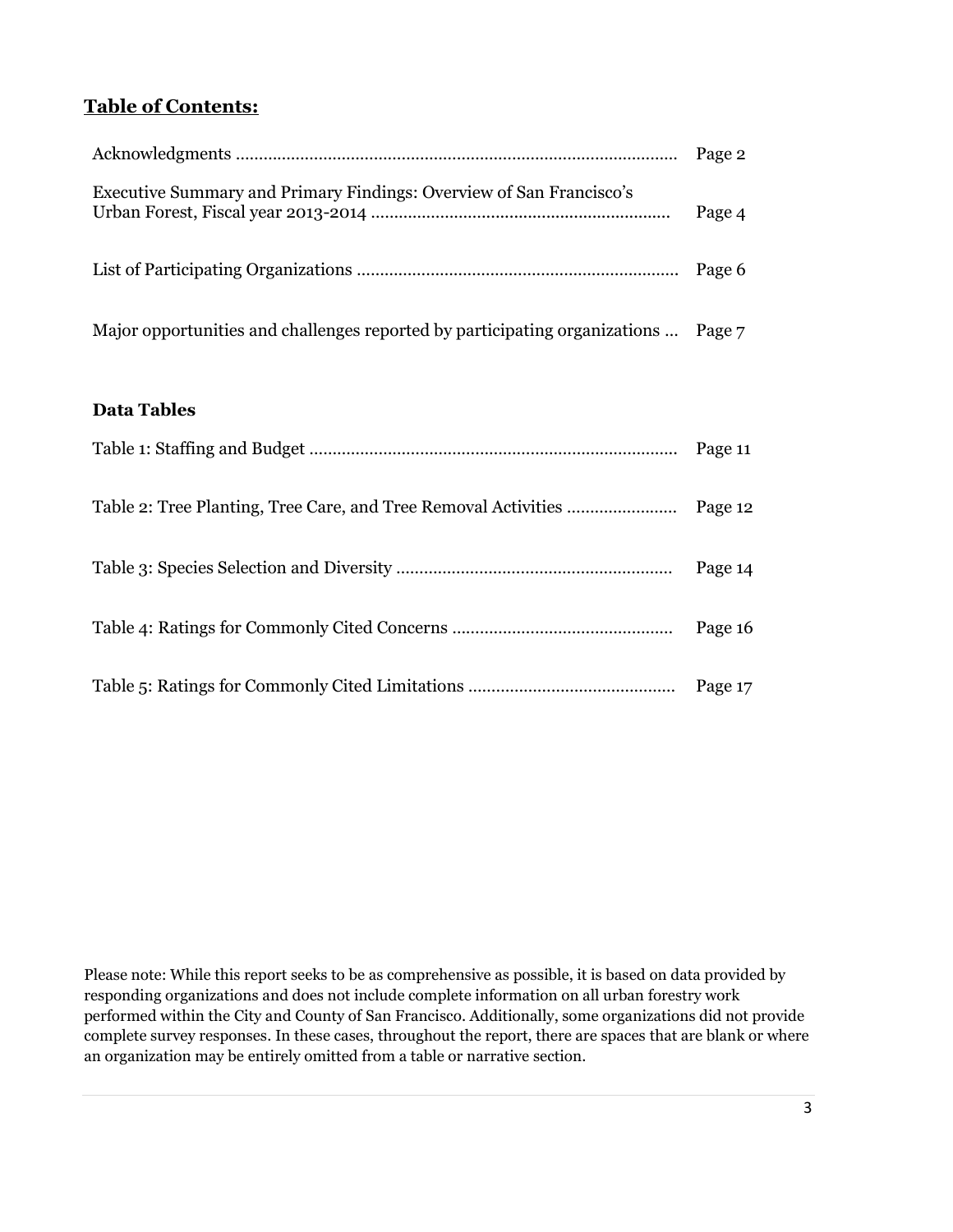# **Overview of San Francisco's Urban Forest, FY 2015-2016**

SF Environment staff surveyed 21 City departments, public agencies, and non-government organizations that oversee or manage a portion of the urban forest in San Francisco. Organizations were asked to provide information on forestry budget and staffing, maintenance activities, accomplishments, and concerns in fiscal year 2015-2016. Of the 21 organizations surveyed, 19 provided full or partial responses.

#### **This data is tracked to:**

- Better understand the resources used to maintain the urban forest across the city.
- Track the priorities, needs, and concerns of city departments and local nonprofits, and monitor how they change over time.
- Better understand threats to the future well-being of our urban forest.
- Find ways to increase the contributions that trees provide to our community.

### **Primary Findings:**

In fiscal year 2015-2016, all reporting organizations planted 2,683 (significant decrease from the 3,277 reported tree plantings last year), removed 2,381 trees (significant increase from the 1,810 reported tree removals last year), and took care of 12,480 trees (significant decrease from the 14,104 reported trees pruned and otherwise cared for last year.)

Friends of the Urban Forest, SFO, SFUSD, and UCSF increased tree planting this year. General Hospital, SFSU, and Public Works decreased tree planting this year, with a significant reduction for Public Works (last year 1,243 trees planted, this year 520.) Public Works also significant reduced tree removals this year (last year 1172, this year 488), along with PG&E and RPD who also reduced tree removals. TIDA and UCSF both significantly increase tree removals this year (TIDA 12 last year and 752 this year; UCSF 19 last year 390 this year) along with increased tree removals from SFSU, SFO, Presidio Trust, and General Hospital.

Several urban forestry programs increased staffing this year, including Public Works (25 FTE last year, 28 FTE this year), FUF (12.5 FTE last year, 17 FTE this year), RPD (23 FTE last year, 25 FTE this year), SFO (2 FTE last year, 12 FTE this year). Several programs also increased funding this year, including RPD (\$1.88M last year, \$4.6M this year with bond funding), SFO (\$125K last year, \$220K this year), SFUSD (\$60K last year, \$90K this year), and TIDA (\$943K last year, \$1.14M this year.) Public Works forestry budget significantly decreased from \$4.96M last year, \$3.03M this year.

Loss of mature and established trees, and the lack of resources to properly manage these trees, were forestry managers' greatest concerns in fiscal year 2015-2016. Forestry managers reporting increasing tree health concerns due to drought stress, which exacerbated pest problems and health issues in mature and aging trees. Some departments, for example SFO, have begun replacing trees that require summer water with species that are adapted to dry summer conditions.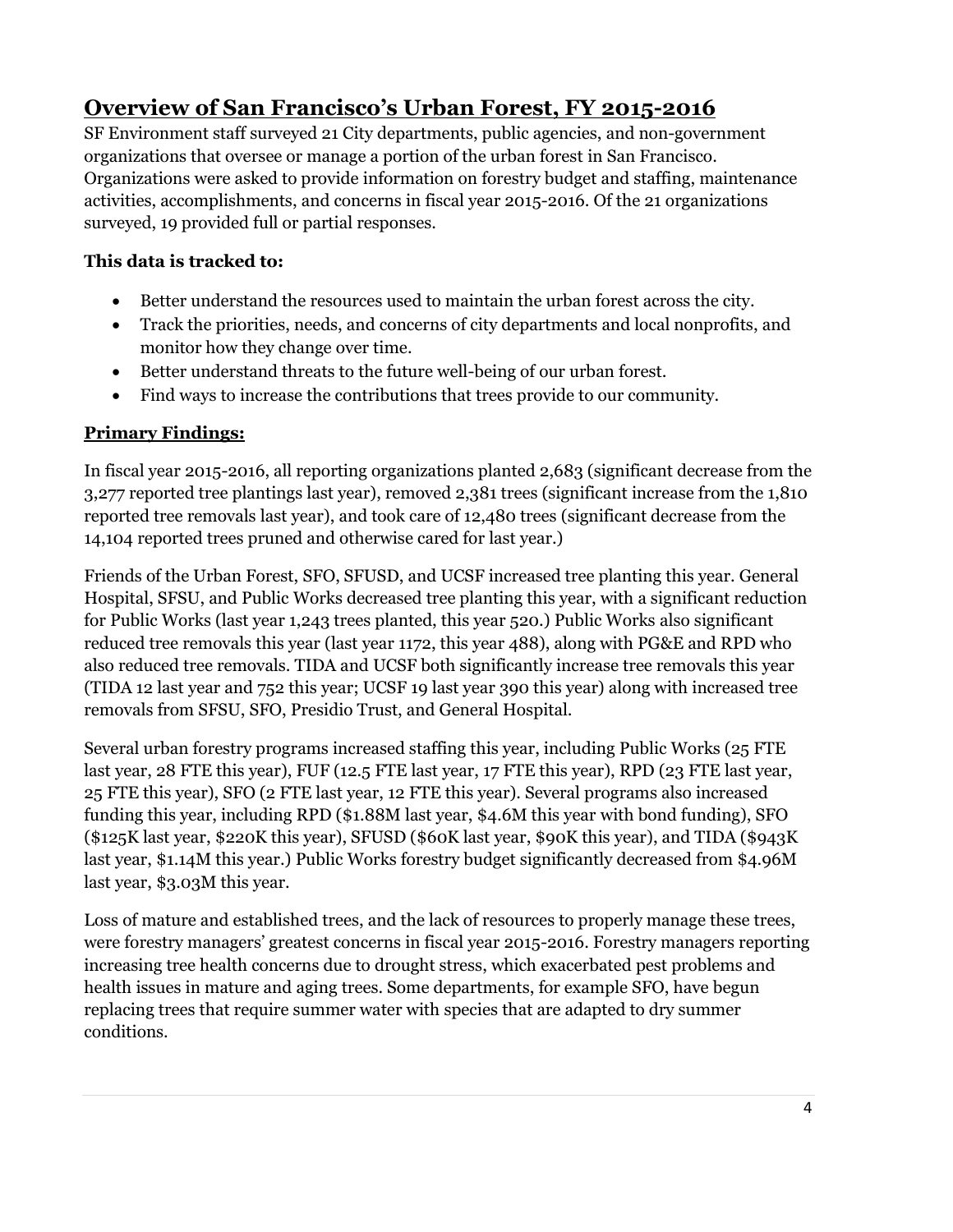A census of all street trees in San Francisco was started in January 2016 and will be complete September 2016. In addition to identifying the species and condition of every street in the city, the census surveys vacant sites to determine where additional street trees could be planted. The data collected through this project will help San Francisco make more informed species selections for new tree planting and will identify maintenance priorities.

In July 2016, the Board of Supervisors approved Proposition E for the November 2016 ballot. If this measure passes, it will require the City to take responsibility for all street trees, including tree-related sidewalk repairs and trip-and-fall liability, and create a \$19M set-aside for street tree care with a provision of \$500,000 per year for the San Francisco Unified School District's tree care and maintenance needs.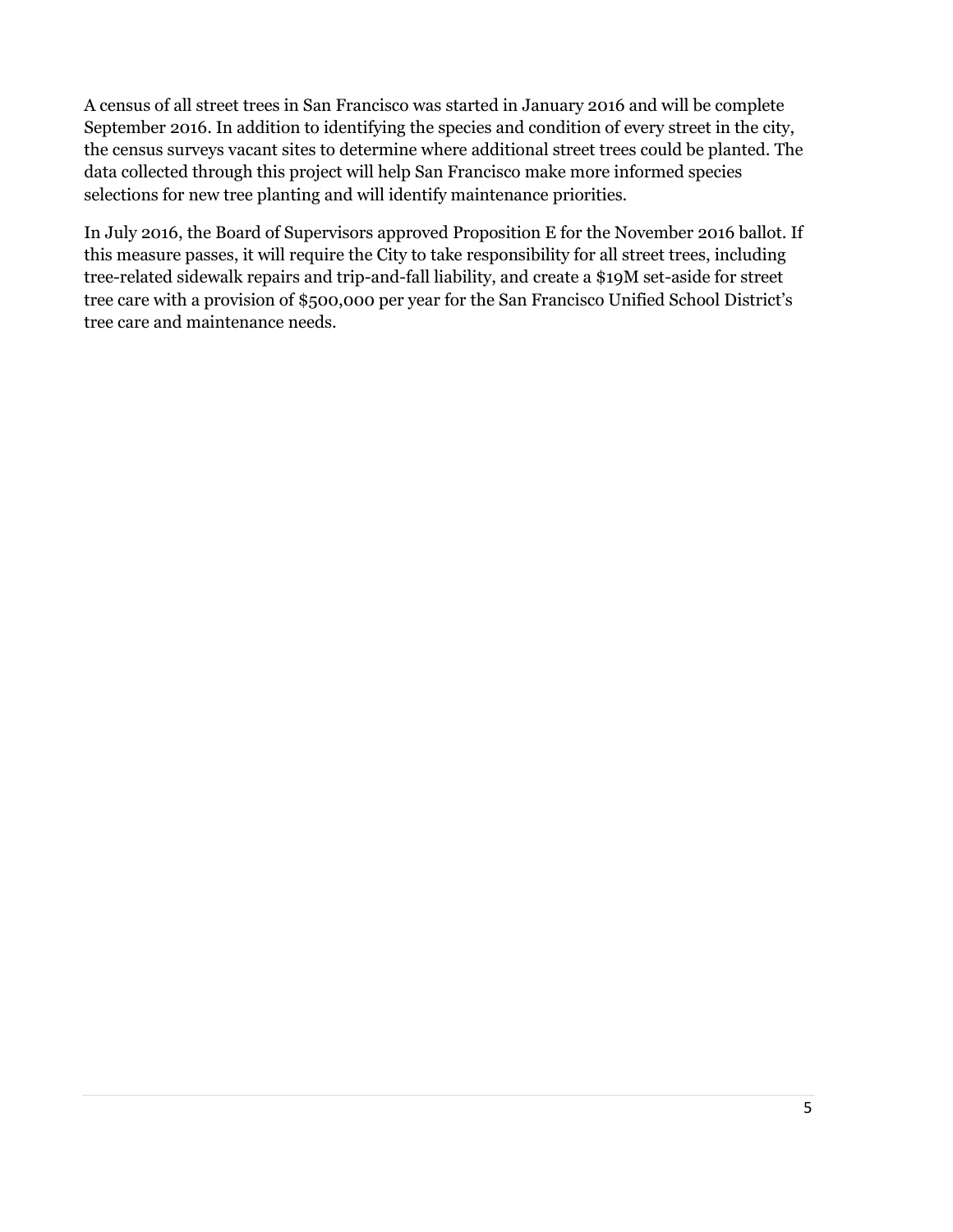# **List of Participating Organizations**

The following organizations and city departments responded to the survey:

- California Department of Transportation, District 4 (CalTrans)
- City College of San Francisco (CCSF)
- San Francisco General Hospital (DPH SFGH)
- Friends of the Urban Forest (FUF)
- Golden Gate National Recreation Area (GGNRA)
- Municipal Transportation Agency (MTA)
- Port of San Francisco (PORT)
- Pacific Gas and Electric (PG&E)
- Presidio Trust (Trust)
- Recreation and Park Department (RPD)
- San Francisco International Airport (SFO)
- San Francisco Planning Department (Planning)
- San Francisco Public Library (SFPL)
- San Francisco Public Works (Public Works)
- San Francisco Public Utilities Commission (PUC)
- San Francisco Unified School District (SFUSD)
- San Francisco State University (SFSU)
- Treasure Island Development Authority (TIDA)
- University of California, San Francisco (UCSF)

The following organizations and departments did not respond to the survey request:

- Laguna Honda Hospital (LHH)
- San Francisco Housing Authority (SFHA)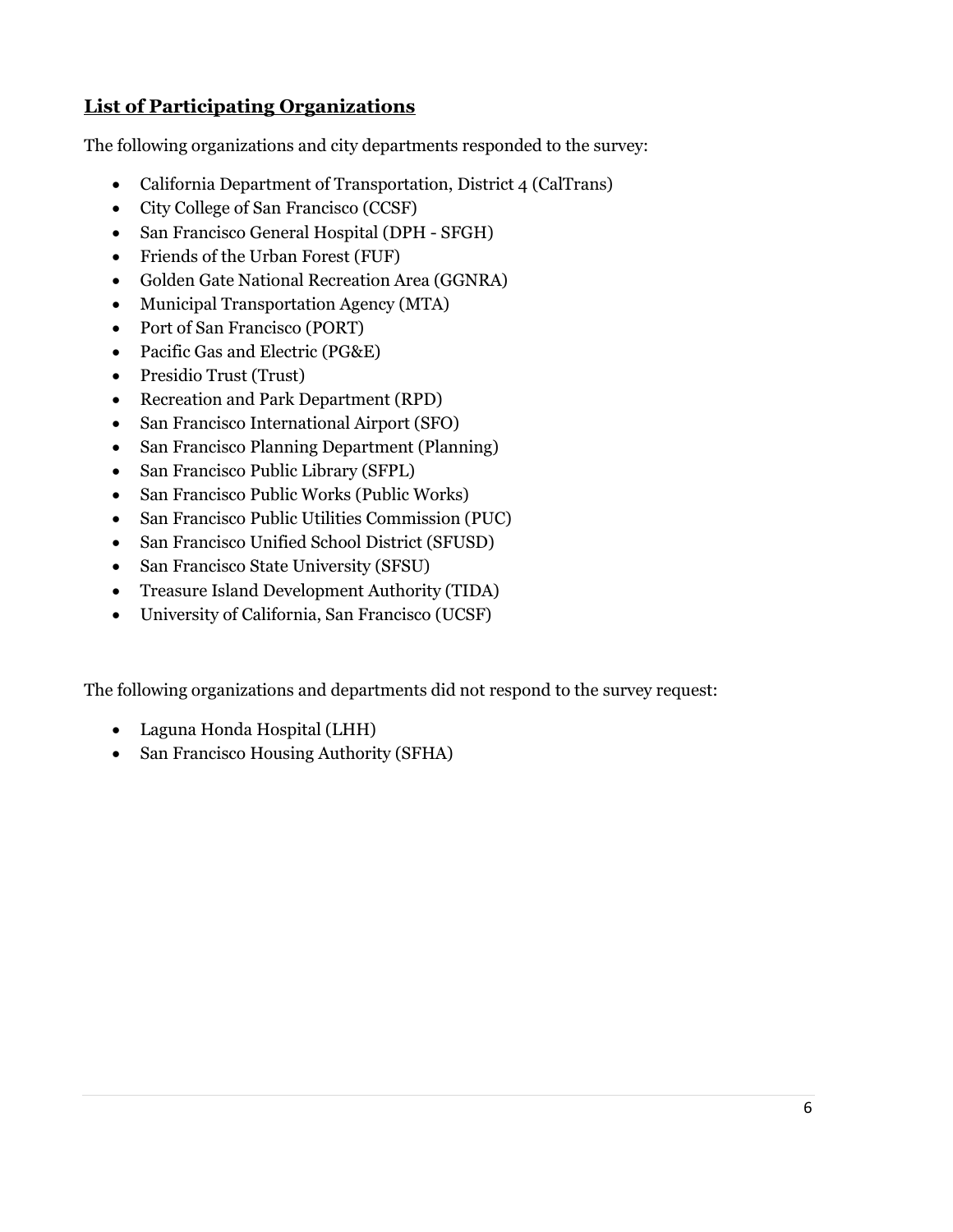### **Major opportunities and challenges reported by participating organizations**

Management of San Francisco's urban forest is divided among many stakeholders who provide direct care to trees within their jurisdiction, as well as nonprofit organizations who engage with agency partners to support forestry activities on city-owned land.

The **California Department of Transportation, District 4** (CalTrans) manages trees and green spaces on state rights-of-way in the Bay Area and works with the Adopt-A-Highway division to allow neighborhood groups access to land for community gardening. CalTrans reported an increase in tree removal due to severe drought conditions and an increase staffing and funding to manage homeless populations, including concerns with illegal campfires and destruction of water lines for water access. CalTrans is additionally concerned with preventing illegal tree pruning for billboard visibility, which is causing canopy die-back in affected trees.

**City College of San Francisco** (CCSF) manages several campus locations throughout the city and provided information on their tree management activities for the Ocean Campus. CCSF reported no changes from last year, in which CCSF stated concerns with the health of Monterey Pine and eucalyptus, general low tree canopy cover, and competing land use priorities that may negatively impact tree canopy coverage, and funding for trees and landscaped areas.

**San Francisco General Hospital** (DPH - SFGH) is a San Francisco Department of Public Health facility that serves as the city's only trauma hospital and serves over 100K patients a year. The facility completed new hospital construction and landscaping this fiscal year. SFGH reported a priority shift that has increased funding for tree care and pruning this year. Landscape staff have ongoing concerns with the long terms effects of drought conditions, the facility's aging irrigation system, future construction projects that may result in additional tree removal, and monitoring the heath of mature notable trees.

**Friends of the Urban Forest** (FUF) helps individuals and neighborhood groups plant and care for street trees and sidewalk gardens in San Francisco. In the past year, FUF has been heavily focused on advocating for improved management of street tree care with San Francisco residents, neighborhood leaders and government officials. Last year FUF launched new engagement strategies to increase volunteerism and the number of trees planted, such as their new partnership program with community groups PODER & SF Bike Coalition to organize "Bike Plantings", where we utilize bicycles instead of trucks to move people, tools, and trees. FUF also sought to increase tree care work by changing their tree care package to include pruning to five years after planting as standard care, where they previously supplied standard care to three years, with an option of additional care visits. FUF continued to expand their community-based Sidewalk Landscaping Program to maximize concrete removal in and around existing trees to improve the longevity of street trees while providing improved environmental benefits, such as increased storm water infiltration. Looking forward, FUF is developing new educational programming, including an Arborist Apprentice program for college level interns with a goal of improving street tree care. FUF reported that their primary concern is the condition of the urban forest due to the impacts of drought, climate change, the lack of long-term maintenance and lack of a comprehensive city-supported tree planting program that negatively impact the city's canopy coverage.

The **Golden Gate National Recreation Area** (GGNRA) is the of the largest urban parks in the world, covering 80,000 acres that span San Francisco, San Mateo, and Marin counties, attracting over 14.5M visitors every year. GGNRA sites in San Francisco include the Fort Mason, Land's End, Sutro Baths, Fort Funston, Alcatraz Island, and the Presidio which is primarily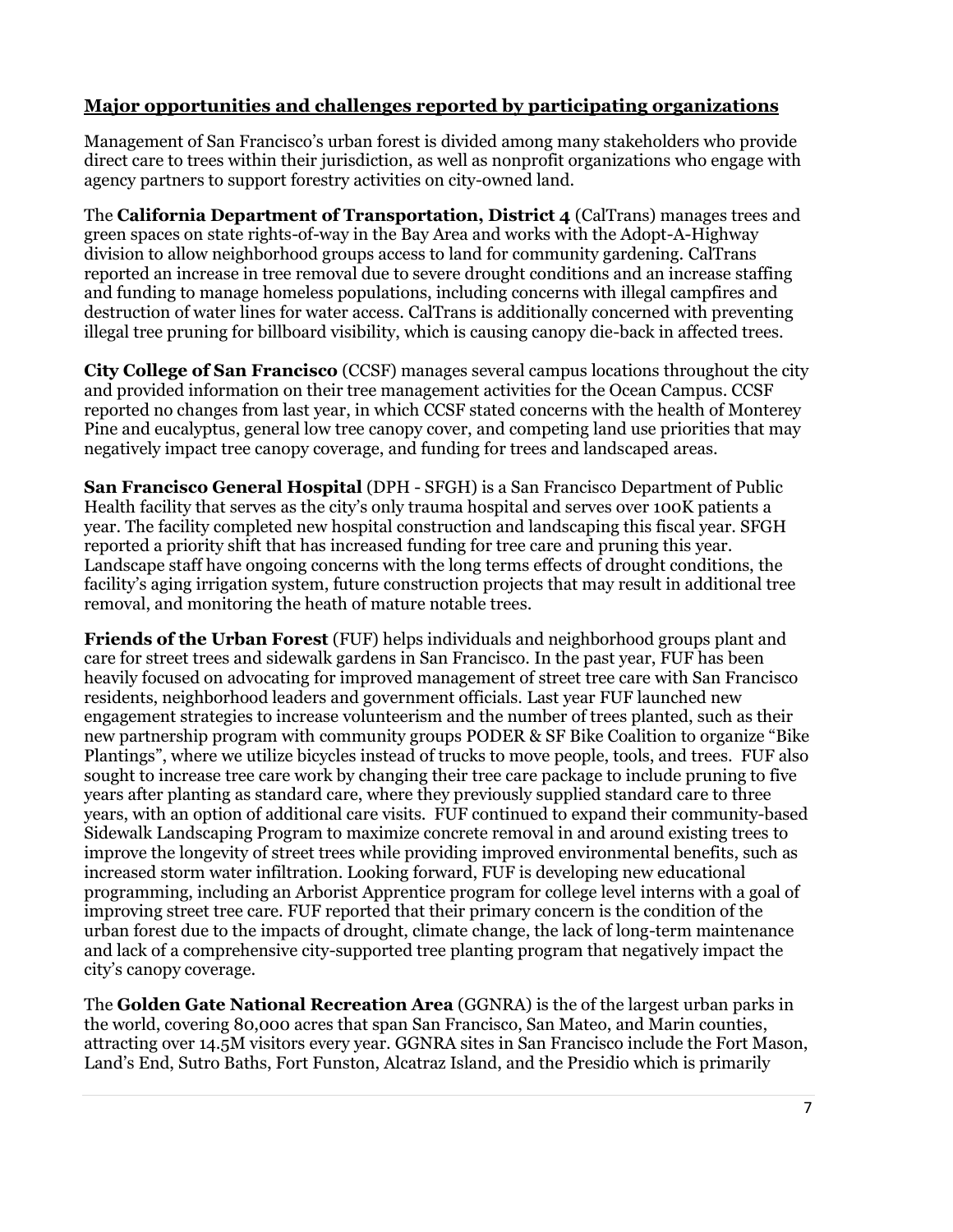managed by the Presidio Trust. GGNRA forestry managers report concern with tree die-off and disease in the lands that they oversee.

The **Municipal Transportation Agency (MTA)** remains very concerned about tree and plant health in the ongoing drought conditions. As in previously years, MTA reported a need for two additional gardeners to meet maintenance needs of new Muni Facilities with landscape areas. Additionally, their Landscape Shop reported unmet equipment needs, specifically a landscape dump truck to aid in maintaining trees and other plants, which has been on request since 2005.

**Pacific Gas and Electric Company** (PG&E) works with property owners to resolve conflicts between trees and power lines. As in past reports, they identified concerns with public safety and service reliability due to conflicts between power lines and trees, especially palm trees, which, due to their structure and growth habit, cannot be effectively pruned away from power lines and may create public safety hazards. PG&E is additionally concerned with safely pruning trees in a dense urban environment where there is little room for contractors to safely perform necessary pruning. This year, PG&E reported an increase in the number of dead and declining trees due to drought stress, which represent potential safety hazards.

**SF Planning Department** (Planning) develops policies, studies and plans to support the long-term health of the city's urban forest. The Department also provides technical and financial assistance for urban forestry administration and management. Planning has begun scoping work for the Urban Forest Plan Phases II (Parks and Open Spaces) & III (Private Property Trees) and is planning a Pop-up Forest for the Market Street Prototyping Festival in October 2016. This year, the Planning Department initiated the citywide street tree census, EveryTreeSF, in January 2016 which is set to be complete in late summer 2016. Planning is primarily concerned with implementation of the Urban Forest Plan (Phase 1: Street Trees) recommendation to identify and secure dedicated, ongoing, stable maintenance funding for street tree maintenance in San Francisco. In July 2016, the Board of Supervisors approved a ballot initiative that would implement the Urban Forest Plan (Phase 1: Street Trees) by transferring maintenance responsibility for all San Francisco street trees back to the City and creating dedicated funding to do so.

The **Port of San Francisco** (PORT) manages the care of trees along the San Francisco Bay waterfront. The Port continues to be highly concerned with the loss of palm trees, due to *Fusarium* wilt fungal infections. Additionally, trees under PORT management were affected by drought stress. This year, the PORT planted 43 new trees in the Bayview Gateway Park at Cargo Way, along with replacing 13 palm trees along the Embarcadero. In the fiscal year 2016-2017, the PORT will hire an additional gardener staff and allocated \$175K to tree replacement, care, and maintenance.

The **Presidio Trust** (Trust) oversees approximately 70,000 trees in the Presidio of San Francisco, the 1,491 acre National Historic Landmark located within GGNRA lands. The Trust actively manages more than 10,000 trees. The Trust cited ongoing concerns with the health of aging trees, drought stress, and wind stress.

**San Francisco Public Works** (Public Works) provides oversight and care to trees within the City's public rights-of way, including planting and maintaining street trees, issuing street tree planting and removal permits to residents, and responding to emergency street tree issues. The Bureau of Urban Forestry was officially reconstituted as of the beginning of fiscal year 2016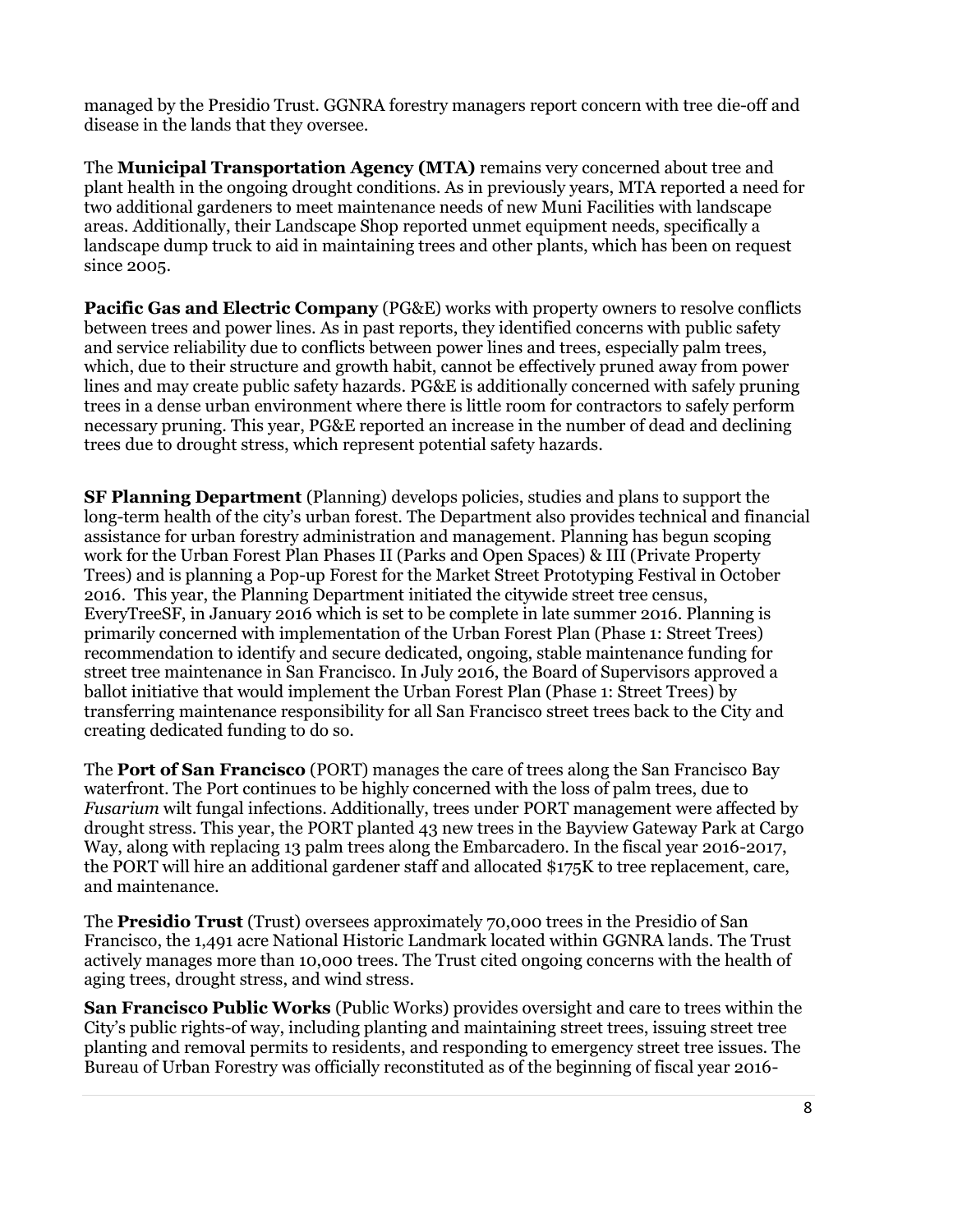2017, appointing Carla Short as the new Superintendent, who was Public Works previous, longterm Urban Forester. Public Works hired a new Urban Forester, Chris Buck, who was Acting Urban Forester for one year, and an Urban Forestry Inspector for eight years. Public Works has partnered closely with the Planning Department to oversee the City's first city-wide street tree census, which will be complete in late summer 2016. In July 2016, the Board of Supervisors approved a ballot measure for voter consideration in November 2016, which would require the City to take responsibility for all street trees, including tree-related sidewalk repairs and tripand-fall liability, and provide \$500,000 per year for San Francisco Unified School District tree care and maintenance from a General Fund set-aside of \$19 million for tree care.

The **San Francisco Public Utilities Commission** (PUC) manages trees and green space around reservoirs. The PUC's primarily urban forestry concern is the rising costs associated with management of trees that are diseased and at the end of their life span. To help address this, the PUC's City Distribution Division increased their budget for work orders to RPD's tree crew again this year, to better manage the aging and diseased trees on PUC properties. The PUC is concerned with increasing cost for management of diseased and senescing trees, with an expanded scope of work based off the completed Lake Merced tree survey. The PUC's Natural Resources and Lands Management Division have hired a new San Francisco Lands Manager Position (Damon Spigelman) who will be working on holdings such as Lake Merced, Laguna Honda Twin Peaks, and working with other City entities such as RPD and other divisions of the PUC.

The **Recreation and Parks Department** (RPD) maintains over 3,400 acres of open space with an estimated 131,000 trees in San Francisco. RPD is primarily concerned with increasing staffing and budget. RPD reporting ongoing concerns with tree loss due to age, disease, and drought stress.

The **San Francisco International Airport** (SFO) manages natural areas, trees, and landscaped areas surrounding the San Francisco Airport. SFO was subject to severe water use restrictions in the past year, which limited regular watering during the dry summer months and reported challenges in managing mature trees that were planted without consideration of potential future drought conditions. Drought stress is causing increased pest populations on some of the airport's landscape trees, with Redwoods particularly impacted by scale insects. In response, SFO has shifted new tree plantings to species that are better adapted to dry summer conditions and are advocating for establishment of minimum soil volume levels for urban planted trees, which can also help reduce drought stress.

The **San Francisco Public Library** (SFPL) includes the 28 library locations, many of which have trees and landscaping. The SFPL primary landscaping concerns surround ensuring street tree species are well adapted to sidewalk growing conditions, noting particular issues with ficus trees planted at library locations.

The **San Francisco Unified School District** (SFUSD) provides care and maintenance for approximately 3,000 trees on 430 acres of school district property. As in past years, SFUSD remains highly concerned with ongoing staffing and funding needs for forestry work, though they have been budgeted an additional \$35k to remove dead, dying, and hazardous trees this year. SFUSD is additionally concerned with increasing new tree planting to replace the removed trees.

**San Francisco State University**'s (SFSU) urban forestry maintenance program productivity was reduced this year, due to failing equipment and loss of one (out of two total) tree trimmers who work at the university. The University contracted WRT Landscape Architecture firm to create a landscape and forest management master plan. WRT held three information-gathering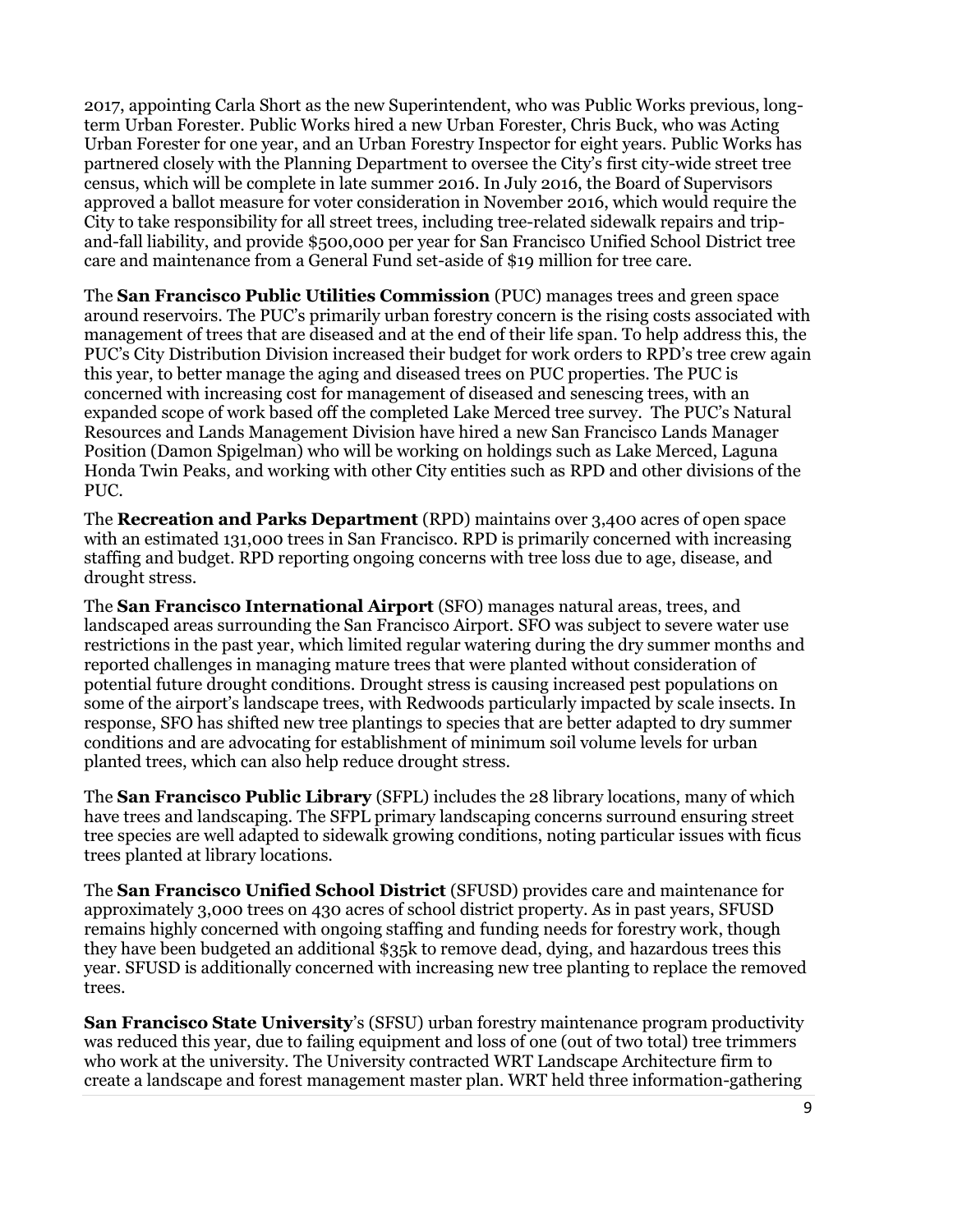meetings and the final report is set to be released in Fall 2016. be completed in the Fall. The University continues to remove hazardous old-growth trees, to increase pedestrian safety and reduce property damages. SFSU is concerned with increasing damage from drought stressing on campus Redwoods and Monterey Pines and damage to paved areas caused by tree root growth.

The **Treasure Island Development Authority** (TIDA) oversees the care of all trees on Treasure Island and the majority of trees on Yerba Buena Island. Of importance to TIDA is assuring proper, thoughtful implementation of the Habitat Management Plan, including revegetation and tree replanting elements of that Plan. TIDA commenced implementation of the initial sub phases of the Treasure Island Development Project, which has included necessary removal of trees on both Treasure and Yerba Buena Island. At the same time, TIDA, master developer Treasure Island Community Development LLC, and SF Environment's Senior Biodiversity Manager have begun collaborative work on the planning and implementation of the Yerba Buena Island Habitat Management Plan which calls for the ultimate protection, enhancement and restoration of natural areas on Yerba Buena Island, including eventual replanting of approximately 1,500 trees within this first sub phase of work. TIDA adopted the Treasure Island Tree Removal Policy in September 2015, which specifies the Public Notice procedures required ahead of on-Island tree removals, both for development-project purposes and day-today operational purposes. The procedures contemplate specific tree-removal scenarios and their associated pre-removal public notice methods, including work area postings and, in certain circumstances, postings of individual trees. The Policy includes specific Public Notice requirements for contemplated removals of specially categorized trees initially contemplated for preservation, enhancement or relocation, either by HMP or as part of the project's larger cultural purposes. In addition to coast live oak, Yerba Buena Island harbors willows, large toyons, blue elderberry and California buckeyes. SF Environment has documented almost 20 individual buckeye trees on Yerba Buena Island. A famed grove of three apparent "old growth" buckeyes occurs along MaCalla Road, though one of the tree trees failed last winter due to a split trunk. This winter one of the three trees failed. First the east half of the tree fell over splitting the trunk. TIDA made plans to leave the tree in place as habitat, but subsequently the western side of the tree failed as well. TIDA now plans to remove the tree and try to find a creative reuse and to increase care for the remaining two trees, which have large eucalyptus limbs hanging into them. In December 2015, TIDA staff harvested olives from approximately 6 on-Island olive trees and subsequently tested the olives for known contaminants. All test results indicated no contamination in these olives. TIDA intends to continue this program of harvest and testing of on-Island olive trees in order to collect appropriate data on the olives ahead of potential future "farm-to-table" use of olives from these trees on-Island.

The **University of California, San Francisco** (UCSF) owns a largely undeveloped 61-acre open space area just south of the Parnassus Heights campus called the Mount Sutro Open Space Reserve. UCSF is committed to maintaining the Reserve as a safe and accessible resource that San Francisco residents and visitors can enjoy. UCSF has ongoing concerns with an ageing urban forest on the Parnassus campus, extreme drought stress, disease and pests, mitigating fire hazards, community engagement and funding constraints. UCSF added additional staff to inhouse forestry management operations and hired contract forester and consulting arborists to draft management plant for Mt. Sutro. The Draft Management Plan was released in summer 2016 and UCSF will begin the EIR process in Fall 2016.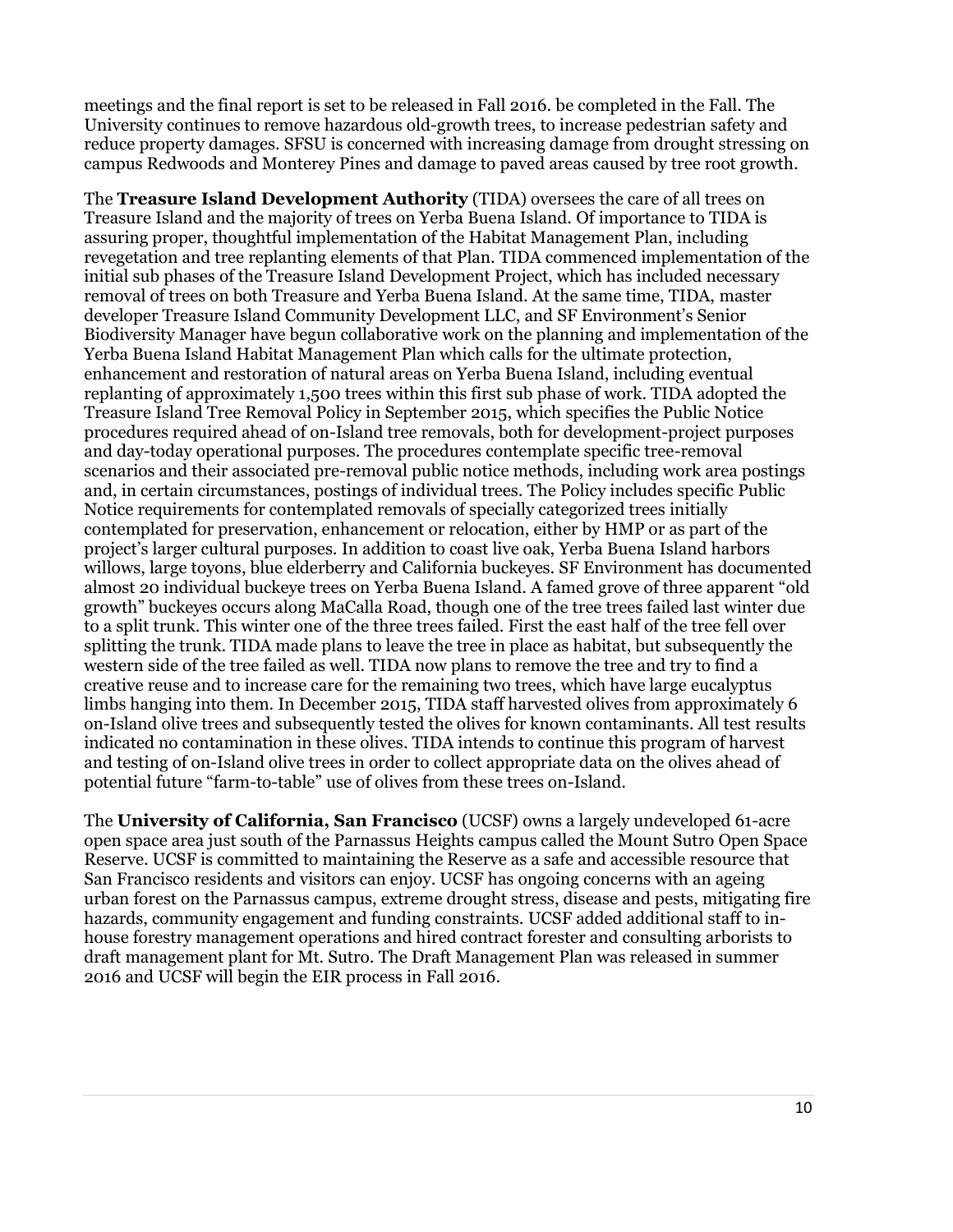# **Table 1: Respondents were asked about staffing and budget**

| <b>Department</b>             | <b>Urban</b><br>forest-<br>related | # Staff (or<br>FTE equiv)<br>performing | <b>Total</b><br>department<br>budget | <b>Urban</b><br>forestry<br>related | Est. % of UF budget<br>spent on tree planting,<br>care, and removal |           |
|-------------------------------|------------------------------------|-----------------------------------------|--------------------------------------|-------------------------------------|---------------------------------------------------------------------|-----------|
|                               | staff<br>positions                 | forestry<br>work                        |                                      | budget                              | <b>Amount</b>                                                       | %         |
| <b>CalTrans</b>               | $4 - 7$                            | $3^*$                                   | $$7M*$                               | \$0                                 | $\mathbf{O}$                                                        |           |
| <b>CCSF</b>                   | $\overline{2}$                     | $\mathbf{o}$                            | \$900K                               | \$10k                               | \$10k                                                               | 100%      |
| DPH-GH                        | 2.5                                | 0.25                                    | \$600M                               | \$80K**                             | \$10K                                                               | 12.5%     |
| <b>FUF</b>                    | 14.5                               | 8                                       | \$2.3M                               | \$1.88M                             | \$1.88M                                                             | 100%      |
| <b>GGNRA</b>                  | 5                                  | $\mathbf{o}$                            | No Answer                            | No Answer                           | No Answer                                                           | No Answer |
| <b>MTA</b>                    | 3                                  | $\mathbf{1}$                            | No Answer                            | \$200K                              | \$20K                                                               | 10%       |
| PG&E                          | $1***$                             | 3                                       | "Varies"                             | No Answer                           | No Answer                                                           | No Answer |
| <b>Planning</b>               | .25 FTE                            |                                         | \$200k                               | No Answer                           | No Answer                                                           | No Answer |
| <b>PORT</b>                   | $\overline{2}$                     | $\mathbf{o}$                            | \$100.1M                             | \$372.26K                           | \$175K                                                              | 47%       |
| <b>Presidio</b>               | 10                                 | 10                                      | No Answer                            | No Answer                           | No Answer                                                           | No Answer |
| <b>Public</b><br><b>Works</b> | 28                                 | 19                                      | \$241.34M                            | \$15.17M                            | \$3.03M                                                             | $~10\%$   |
| <b>SFPUC</b>                  | .25                                | $\mathbf{o}$                            |                                      | 274K                                | 274K                                                                | 100%      |
| <b>RPD</b>                    | 25                                 | 25                                      | \$178.7M                             | \$4.6M                              | \$4.6M                                                              | 100%      |
| <b>SFO</b>                    | 12                                 | $\overline{2}$                          | "N/A"                                | \$220k                              | \$55K                                                               | 25%       |
| <b>SFPL</b>                   | $\mathbf 0$                        | 0                                       | \$125M                               | 0                                   | 0                                                                   | 0%        |
| <b>SFUSD</b>                  | $\mathbf 0$                        | $\mathbf 0$                             | \$1M                                 | \$95K                               | \$95K                                                               | 100%      |
| <b>SFSU</b>                   | 5                                  | $\mathbf{1}$                            | \$1.8M                               | \$200K                              | \$200K                                                              | 100%      |
| <b>TIDA</b>                   | $\mathbf 2$                        | $\mathbf 0$                             | \$15.44M                             | \$1.14M                             | \$342K                                                              | $~10\%$   |
| <b>UCSF</b>                   | $\overline{5}$                     | 5                                       | \$8M                                 | ~1.48220                            | ~1.48220K                                                           | 100%      |
| <b>TOTAL</b>                  | <b>123 FTE</b>                     | 77.25 FTE                               | \$1.63B                              | \$19.86M                            | \$3.01M                                                             |           |

\*For San Mateo and San Francisco Counties

\*\*Does not include staff salaries.

\*\*\*PG&E has one on-staff forester who oversees contractors.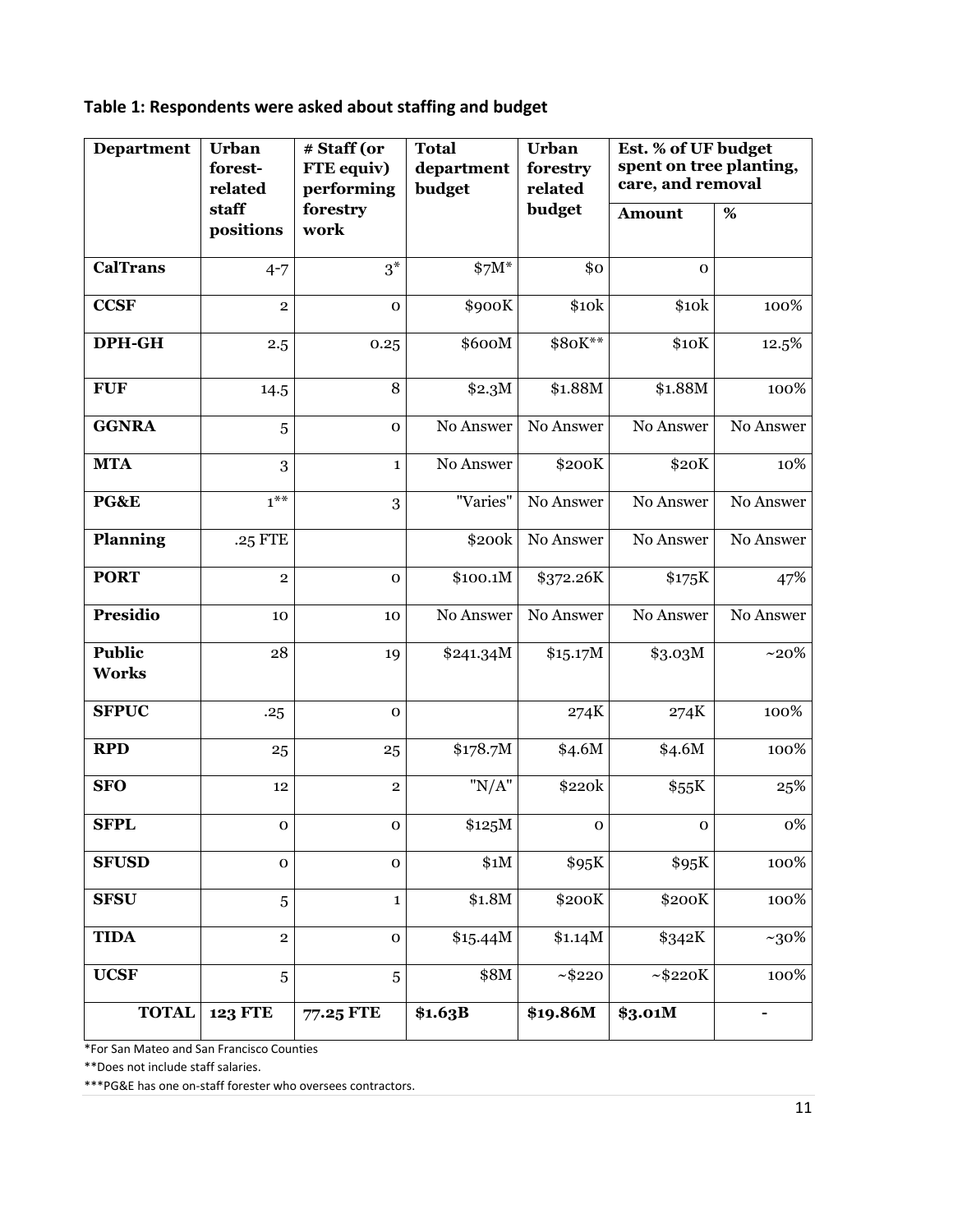# **Table 2: Respondents were asked about work plans**

| Dept.             | How many trees within the<br>department's purview were: |                       |                                                                                                                   | <b>Work the</b><br>department<br>performed for                                                    | <b>Work other</b><br>organizations<br>performed for the                                    |  |
|-------------------|---------------------------------------------------------|-----------------------|-------------------------------------------------------------------------------------------------------------------|---------------------------------------------------------------------------------------------------|--------------------------------------------------------------------------------------------|--|
|                   | Planted Cared                                           | <b>Removed</b><br>for |                                                                                                                   | others:                                                                                           | department/org:                                                                            |  |
| <b>Caltrans</b>   |                                                         | o Unknown             | *Vandalized and community org<br>dead from<br>drought<br>conditions, bark<br>Beetle, etc. Pines<br>and cypresses. | $20 - 25$ 1 tree for                                                                              | None                                                                                       |  |
| <b>CCSF</b>       | 5                                                       | 20                    |                                                                                                                   | $4$ No answer                                                                                     | Contractors cared for 20                                                                   |  |
| DPH-<br><b>GH</b> | 23                                                      | 30                    |                                                                                                                   | 39 None                                                                                           | Public Works planted 7<br>trees;<br>Contractors cared for 5,<br>removed 16                 |  |
| <b>FUF</b>        | 1242                                                    | 3,423                 |                                                                                                                   | o SFE: planted 203,<br>cared for 242<br>Community orgs:<br>planted 4, cared for<br>$\overline{4}$ | None                                                                                       |  |
| <b>GGNRA</b>      | $5$                                                     | ~15                   |                                                                                                                   | $>10$ None                                                                                        | None                                                                                       |  |
| <b>MTA</b>        | 19                                                      | 90                    |                                                                                                                   | 2 None                                                                                            | PORT planted and cared<br>for $15$ ;<br>Private contractors cared<br>for 15 and removed 2. |  |
| PG&E              | $\mathbf 0$                                             | 1,850                 |                                                                                                                   | 90 None                                                                                           | Private contractors cared<br>for 1850 and removed 90.                                      |  |
| <b>PORT</b>       | 56                                                      | 200                   |                                                                                                                   | 13 None                                                                                           | Public Works planted 6<br>trees, cared for 10, and<br>removed 13.                          |  |
| <b>Presidio</b>   | 300                                                     | 1,000                 |                                                                                                                   | 150 None                                                                                          | Volunteers planted 100<br>and cared for 300                                                |  |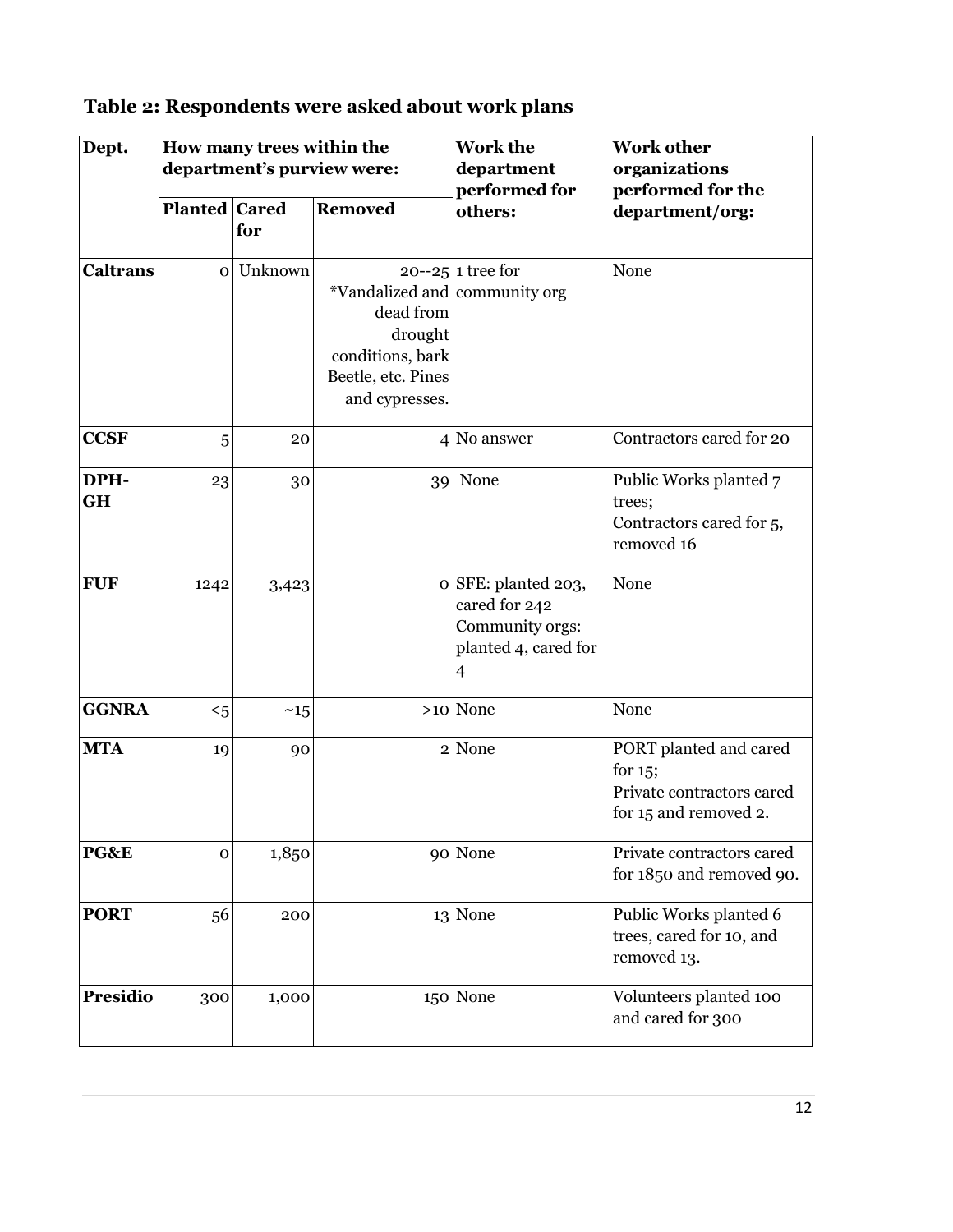| <b>Public</b> | 520            | 2,102                 |                                                   | 488 SFPUC: cared for 41, None       |                              |
|---------------|----------------|-----------------------|---------------------------------------------------|-------------------------------------|------------------------------|
| <b>Works</b>  |                | pruned                | *144 total fines removed 10;                      |                                     |                              |
|               |                | 1,488                 |                                                   | were issued for SFMTA: cared for    |                              |
|               |                |                       | watered excessive pruning, $\vert$ 17, removed 5; |                                     |                              |
|               |                |                       |                                                   | illegal removals SFFD: cared for 5, |                              |
|               |                |                       | and failure to removed 2;                         |                                     |                              |
|               |                |                       |                                                   | protect trees SFPD: cared for 13,   |                              |
|               |                |                       |                                                   | during removed 6;                   |                              |
|               |                |                       |                                                   | construction. $DT:$ cared for 1     |                              |
| PUC-          | $\mathbf 0$    | 25                    | 30                                                | None                                | RPD cared for 100 and        |
| <b>CDD</b>    |                |                       |                                                   |                                     | removed 20;                  |
|               |                |                       |                                                   |                                     | Public Works removed 6;      |
|               |                |                       |                                                   |                                     | Private contractors          |
|               |                |                       |                                                   |                                     | removed 4.                   |
|               |                |                       |                                                   |                                     |                              |
| <b>RPD</b>    | 214            | 304                   |                                                   | 147 None                            | <b>RPD Capital performed</b> |
|               |                |                       |                                                   |                                     | tree work; data not          |
|               |                |                       |                                                   |                                     | available or included here   |
| <b>SFO</b>    | 115            | ~500                  |                                                   | $\sim$ 91 CALTRANS: planted none    |                              |
|               |                |                       |                                                   | 100; cared for 200;                 |                              |
|               |                |                       |                                                   | removed 80                          |                              |
|               |                |                       |                                                   |                                     |                              |
| <b>SFPL</b>   | $\mathbf 0$    | $\mathbf 0$           |                                                   | o No answer                         | No answer                    |
| <b>SFUSD</b>  | 125            | 175                   | 75                                                | No answer                           | Private contractors cared    |
|               |                |                       |                                                   |                                     | for 35 and removed 60;       |
|               |                |                       |                                                   |                                     | FUF planted 65 and took      |
|               |                |                       |                                                   |                                     | care of 20 trees.            |
| <b>SFSU</b>   | 19             | 133                   |                                                   | 78 No answer                        | FUF: cared for 61            |
|               |                |                       |                                                   |                                     | Private contractors: cared   |
|               |                |                       |                                                   |                                     | for 10, removed 63.          |
|               |                |                       |                                                   |                                     |                              |
| <b>TIDA</b>   | $\mathbf 0$    | ~100                  |                                                   | 752 None                            | Public Works: removed        |
|               |                |                       |                                                   |                                     | 155; Private contractors:    |
|               |                |                       |                                                   |                                     | cared for ~400 and           |
|               |                |                       |                                                   |                                     | removed 597.                 |
| <b>UCSF</b>   | 40             | 725                   |                                                   | 390 None                            | Private contractors cared    |
|               |                |                       |                                                   |                                     | for 459 trees and removed    |
|               |                |                       |                                                   |                                     | 354 trees.                   |
| <b>TOTAL</b>  | 2683           |                       |                                                   |                                     |                              |
|               | <b>Planted</b> | 12480<br><b>Cared</b> | 2381<br>Removed                                   |                                     |                              |
|               |                | for                   |                                                   |                                     |                              |
|               |                |                       |                                                   |                                     |                              |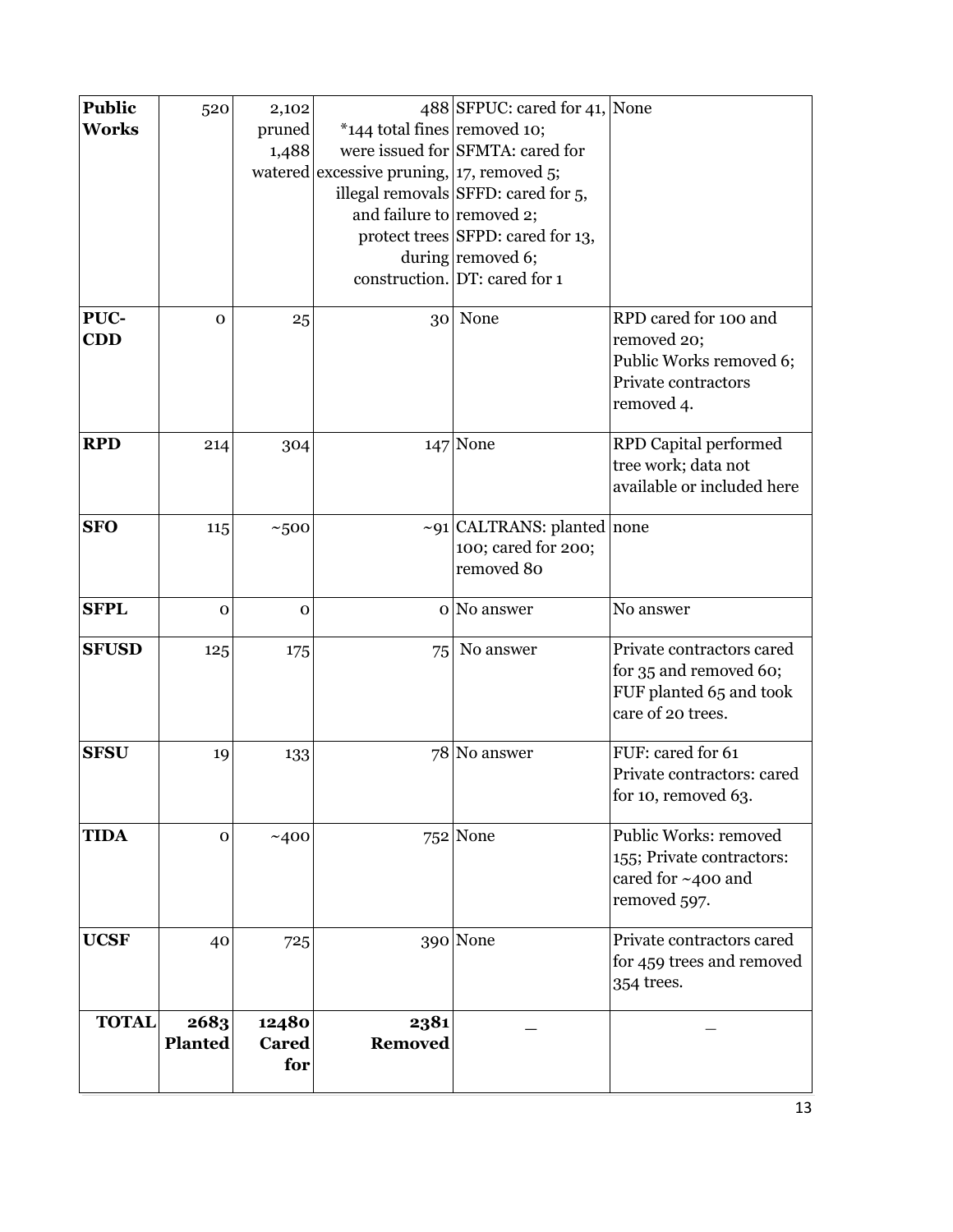| Table 3: Respondents were asked about species selection |  |  |
|---------------------------------------------------------|--|--|
|                                                         |  |  |

| <b>Department</b> | <b>Most commonly</b><br>planted species                                | <b>Struggling species</b>                                                                                                                                                                                                         | <b>Experimental</b><br>species                             |
|-------------------|------------------------------------------------------------------------|-----------------------------------------------------------------------------------------------------------------------------------------------------------------------------------------------------------------------------------|------------------------------------------------------------|
| <b>Caltrans</b>   | None                                                                   | Eucalyptus due to fire<br>danger and weak limbs<br>under drought conditions.                                                                                                                                                      | None                                                       |
| <b>CCSF</b>       | None                                                                   | Monterey Pine and<br>Eucalyptus                                                                                                                                                                                                   | None                                                       |
| DPH-GH            | Podocarpus<br>elongata 'Blue Ice'<br>Cercis occidentalis<br>Tibouchina | Pines<br>Brugmansia<br>Redwoods                                                                                                                                                                                                   | Grevillea<br>Calocedrus decurrens                          |
| <b>FUF</b>        | Tristania laurina<br>Arbutus 'Marina'<br>Lagunaria patersonii          | Pyrus k. and Pyrus c.<br>reduced due to disease<br>chill factor. Prunus c. 'KV'<br>short lived. Prunus<br>serrulata 'Kwanzan'<br>uneven performer.<br>Arbutus 'Marina' declining<br>early. Acer buergerianum<br>uneven performer. | Quercus tomentella<br>Syzigium smithii<br>(Acmena smithii) |
| <b>GGNRA</b>      | No answer                                                              | Blue gum eucalyptus                                                                                                                                                                                                               | No answer                                                  |
| <b>MTA</b>        | Liquidambar,<br>Lombardy Poplar,<br>Camellia                           | N <sub>0</sub>                                                                                                                                                                                                                    | N <sub>0</sub>                                             |
| PG&E              | No answer                                                              | No answer                                                                                                                                                                                                                         | No answer                                                  |
| <b>PORT</b>       | Melaleuca<br>quinquenervia<br>Corylus colurna<br>Olea europa           | Phoenix canariensis<br>Myoporum laetum<br>Pinus radiata                                                                                                                                                                           | Corrylus colurna<br>Citrus eureka                          |
| <b>Presidio</b>   | Monterey cypress,<br>Sargent's cypress,<br>Gowen cypress               | Shore pine                                                                                                                                                                                                                        | <b>Bishop</b> pine                                         |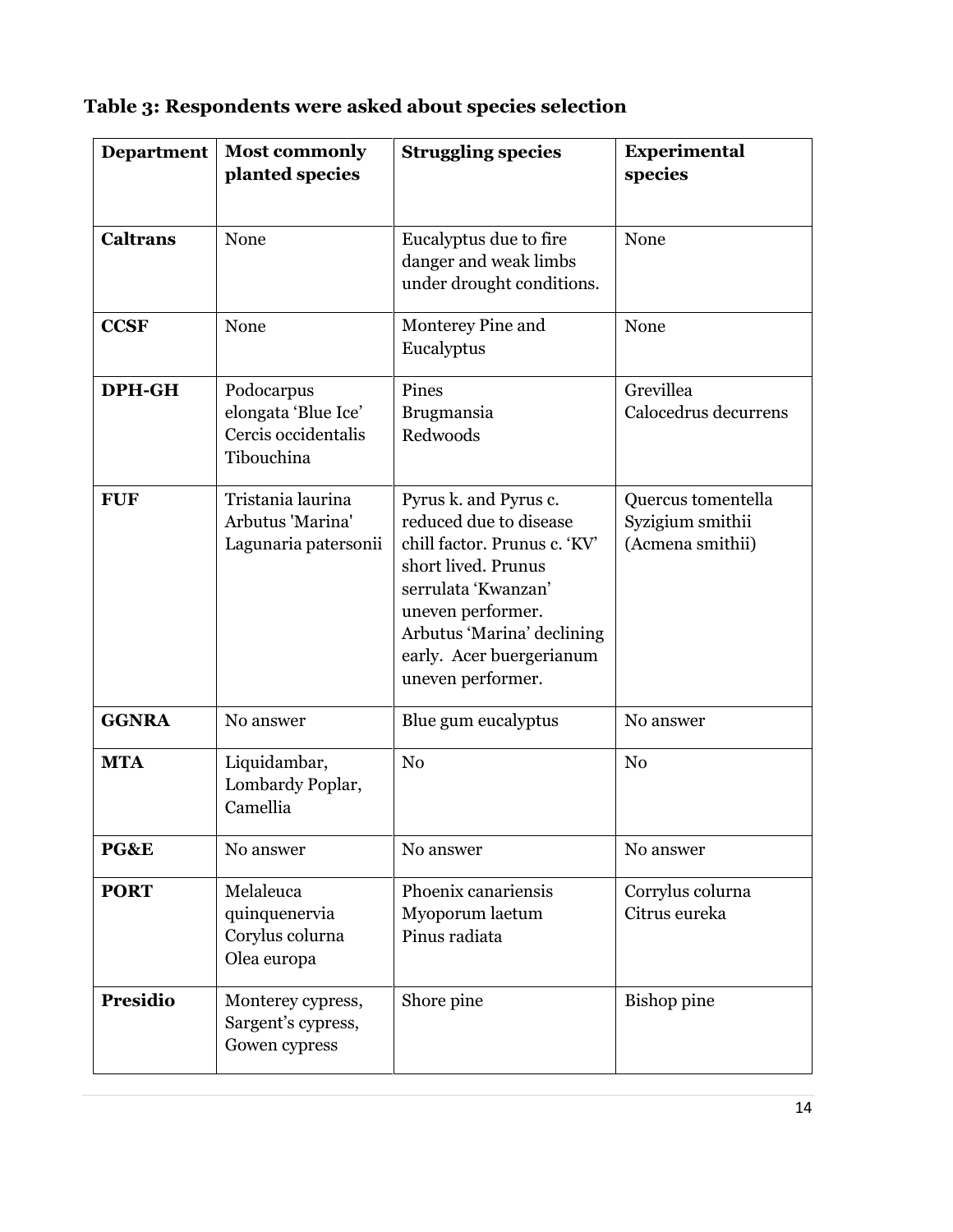| <b>Public</b><br><b>Works</b> | Lophostemon<br>confertus                                         | Prunus serrulata<br>'Kwanzan' and Pyrus                                                                                       | None                         |
|-------------------------------|------------------------------------------------------------------|-------------------------------------------------------------------------------------------------------------------------------|------------------------------|
|                               | Tristaniopsis laurina<br>Magnolia grandiflora                    | calleryana had early bud<br>break due to cold winter.<br>Infrequent issues with<br>Arbutus 'Marina' and<br>Eriobotrya deflexa |                              |
| <b>PUC-CDD</b>                | None                                                             | Monterey Pine, Monterey<br>Cypress and Myoporum.                                                                              | N <sub>0</sub>               |
| <b>RPD</b>                    | Pine, Cypress, Oak                                               | Pine                                                                                                                          | <b>Canker resistant Pine</b> |
| <b>SFO</b>                    | Catalina Ironwood;<br>Coast Live Oak;<br>Madrone                 | Eastern Redbud;<br><b>Coastal Redwood</b>                                                                                     | No new species this<br>year  |
| <b>SFPL</b>                   | No trees planted                                                 | Ficus                                                                                                                         | N <sub>0</sub>               |
| <b>SFUSD</b>                  | Cedrus deodara,<br>Podocarpus<br>macrophylus                     | Monterey Pine,<br>Monterey Cypress,<br>Ficus, Myoporum                                                                        | Cedrus deodara               |
| <b>SFSU</b>                   | Monterey Cypress,<br>Apples, Ginkgo                              | Monterey Pines,<br>Redwoods, and Acacia                                                                                       | N <sub>o</sub>               |
| <b>TIDA</b>                   | No tree planted                                                  | N <sub>0</sub>                                                                                                                | None                         |
| <b>UCSF</b>                   | Coast live oak,<br>buckeye, California<br>Bay Laurel,<br>Redwood | Metrosideros                                                                                                                  | Big leaf maple, willows      |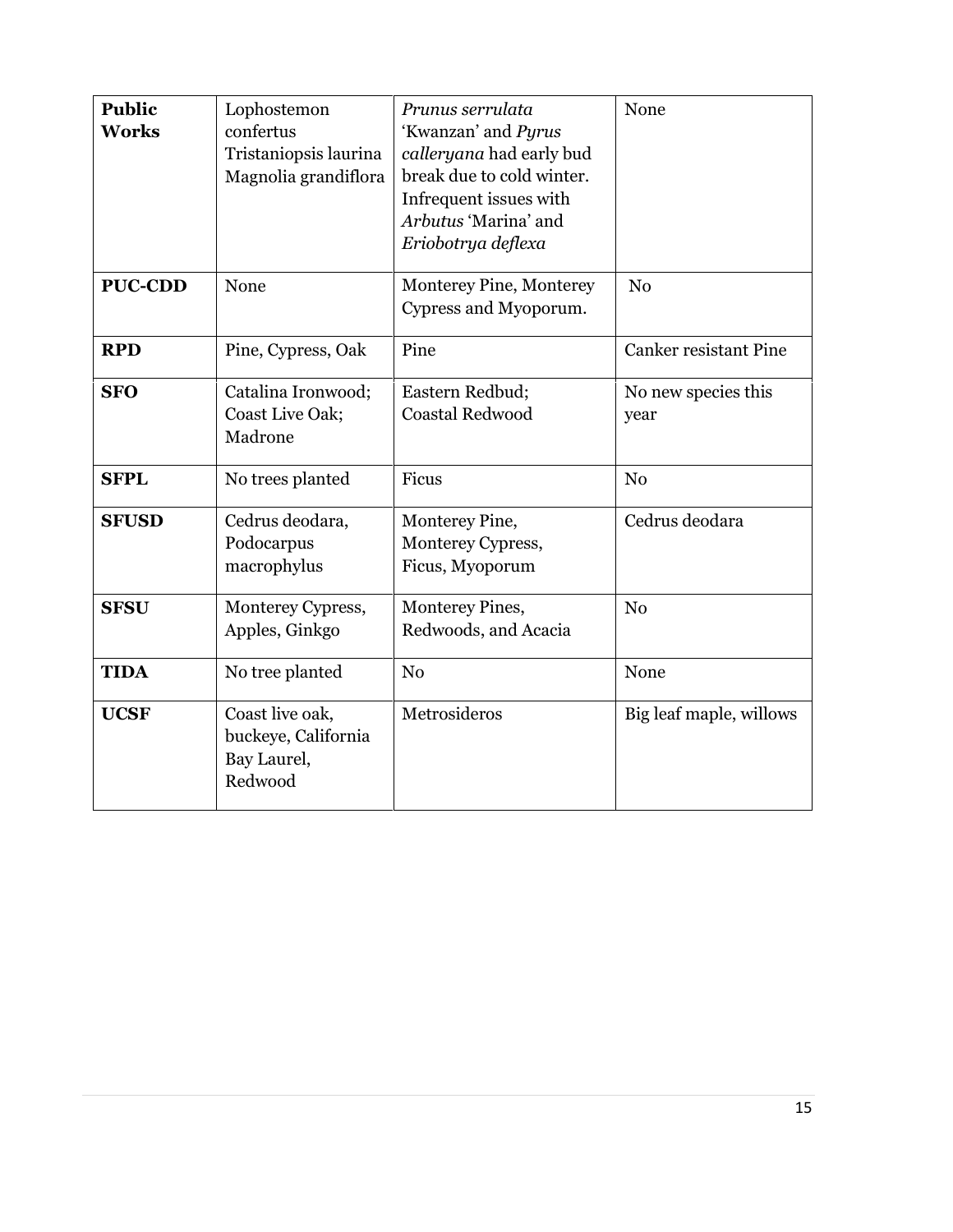

**Table 4: Respondents were asked to rate commonly cited urban forest-related concerns on a 1-5 scale, with 1 being "not significant" and 5 being "extremely significant"**